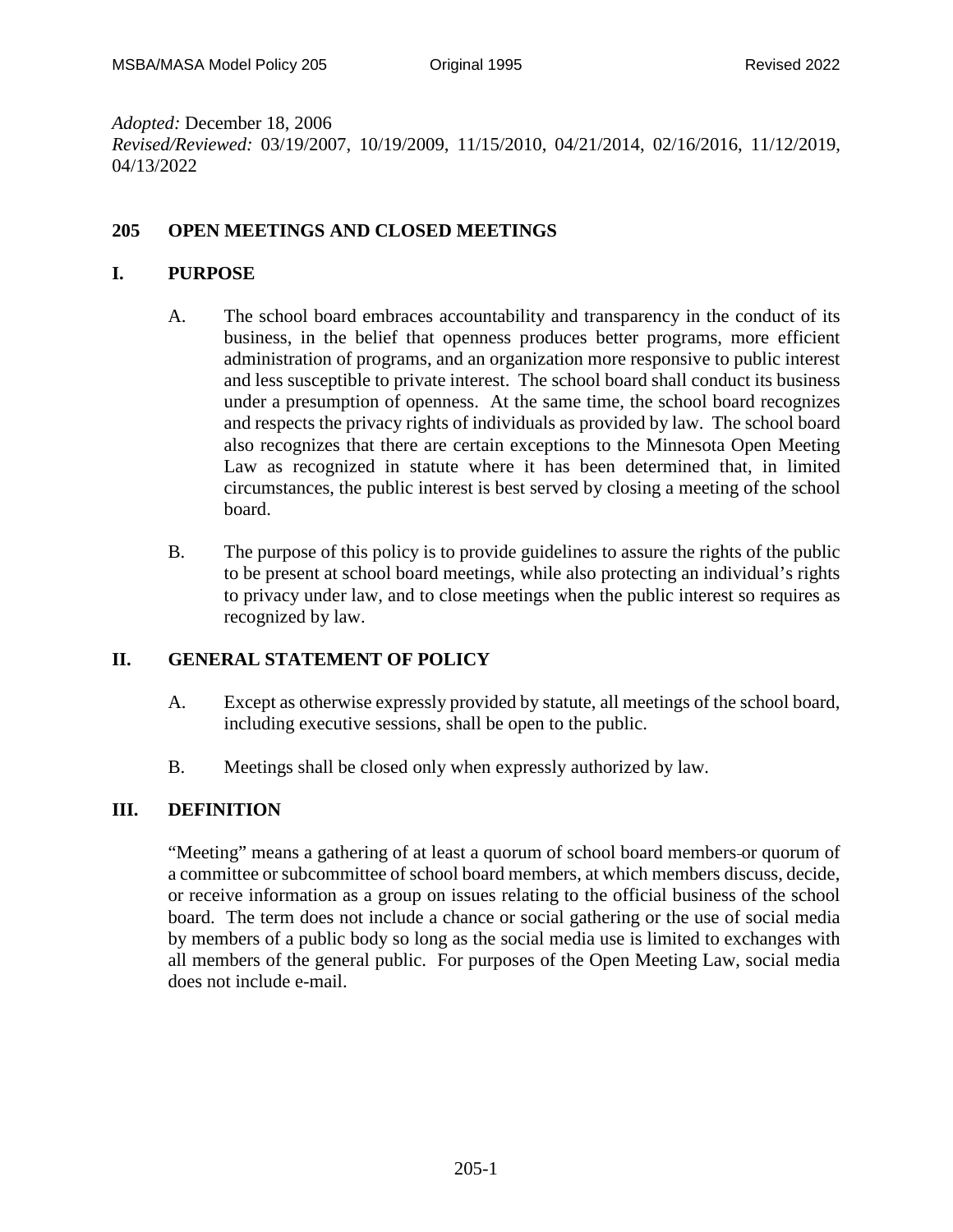## **IV. PROCEDURES**

#### A. Meetings

1. Regular Meetings

A schedule of the regular meetings of the school board shall be kept on file at the school district office. If the school board decides to hold a regular meeting at a time or place different from the time or place stated in its regular meeting schedule, it shall give the same notice of the meeting as for a special meeting.

- 2. Special Meetings
	- a. For a special meeting, the school board shall post written notice of the date, time, place, and purpose of the meeting on the principal bulletin board of the school district or on the door of the school board's usual meeting room if there is no principal bulletin board. The school board's actions at the special meeting are limited to those topics included in the notice.
	- b. The notice shall also be mailed or otherwise delivered to each person who has filed a written request for notice of special meetings. This notice shall be posted and mailed or delivered at least three days before the date of the meeting.
	- c. As an alternative to mailing or otherwise delivering notice to persons who have filed a written request, the school board may publish the notice once, at least three days before the meeting, in the official newspaper of the school district or, if none, in a qualified newspaper of general circulation within the area of the school district.
	- d. A person filing a request for notice of special meetings may limit the request to particular subjects, in which case the school board is required to send notice to that person only concerning those particular subjects.
	- e. The school board will establish an expiration date on requests for notice of special meetings and require refiling once each year. Not more than sixty (60) days before the expiration date of request for notice, the school board shall send notice of the refiling requirement to each person who filed during the preceding year.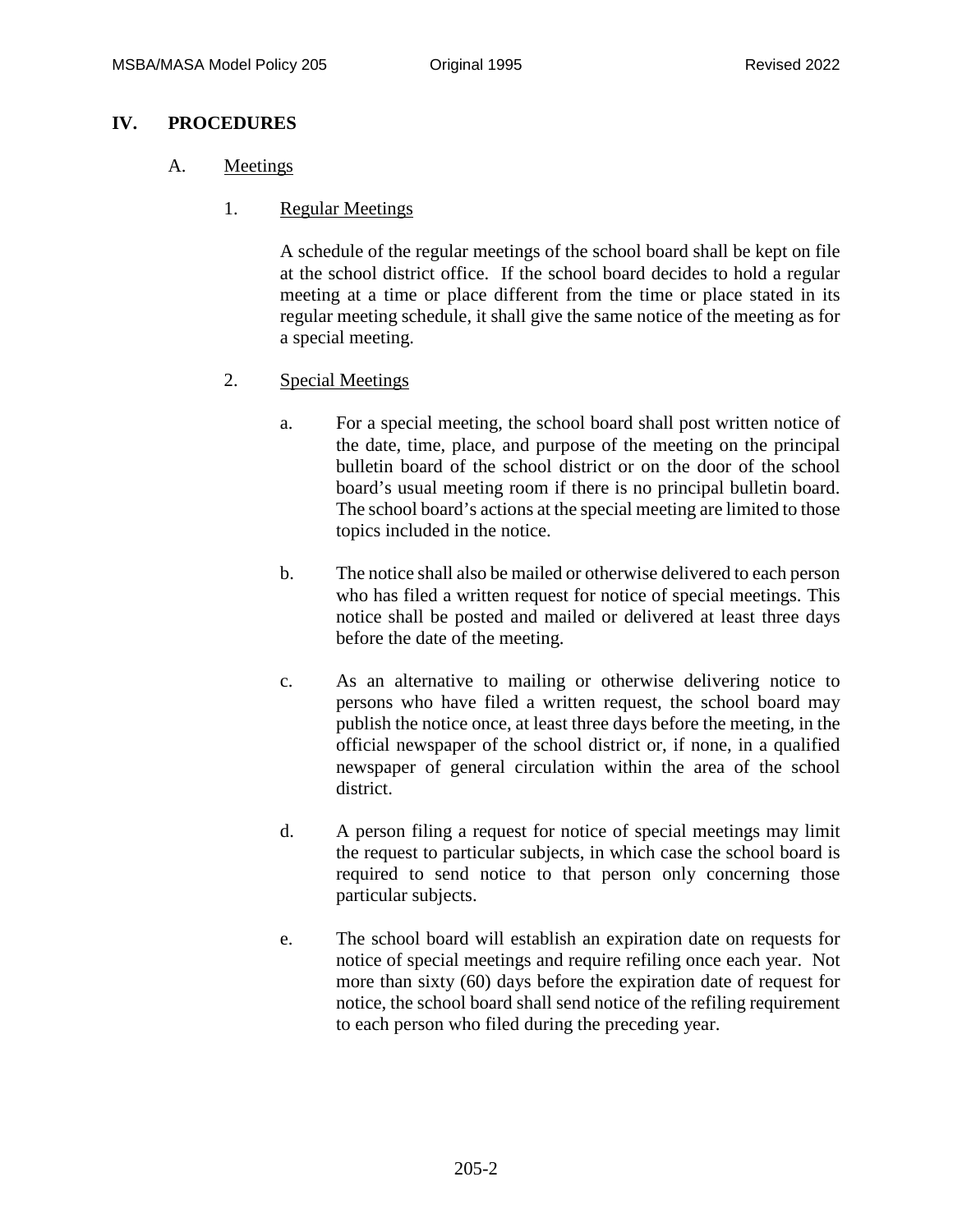# 3. Emergency Meetings

- a. An emergency meeting is a special meeting called because of circumstances that, in the school board's judgment, require immediate consideration.
- b. If matters not directly related to the emergency are discussed or acted upon, the minutes of the meeting shall include a specific description of those matters.
- c. The school board shall make good faith efforts to provide notice of the emergency meeting to each news medium that has filed a written request for notice if the request includes the news medium's telephone number.
- d. Notice of the emergency meeting shall be given by telephone or any other method used to notify the members of the school board.
- e. Notice shall be provided to each news medium which has filed a written request for notice as soon as reasonably practicable after notice has been given to the school board members.
- f. Notice shall include the subject of the meeting.
- g. Posted or published notice of an emergency meeting shall not be required.
- h. The notice requirements for an emergency meeting as set forth in this policy shall supersede any other statutory notice requirement for a special meeting that is an emergency meeting.

# 4. Recessed or Continued Meetings

If a meeting is a recessed or continued session of a previous meeting, and the time and place of the meeting was established during the previous meeting and recorded in the minutes of that meeting, then no further published or mailed notice is necessary.

5. Closed Meetings

The notice requirements of the Minnesota Open Meeting Law apply to closed meetings.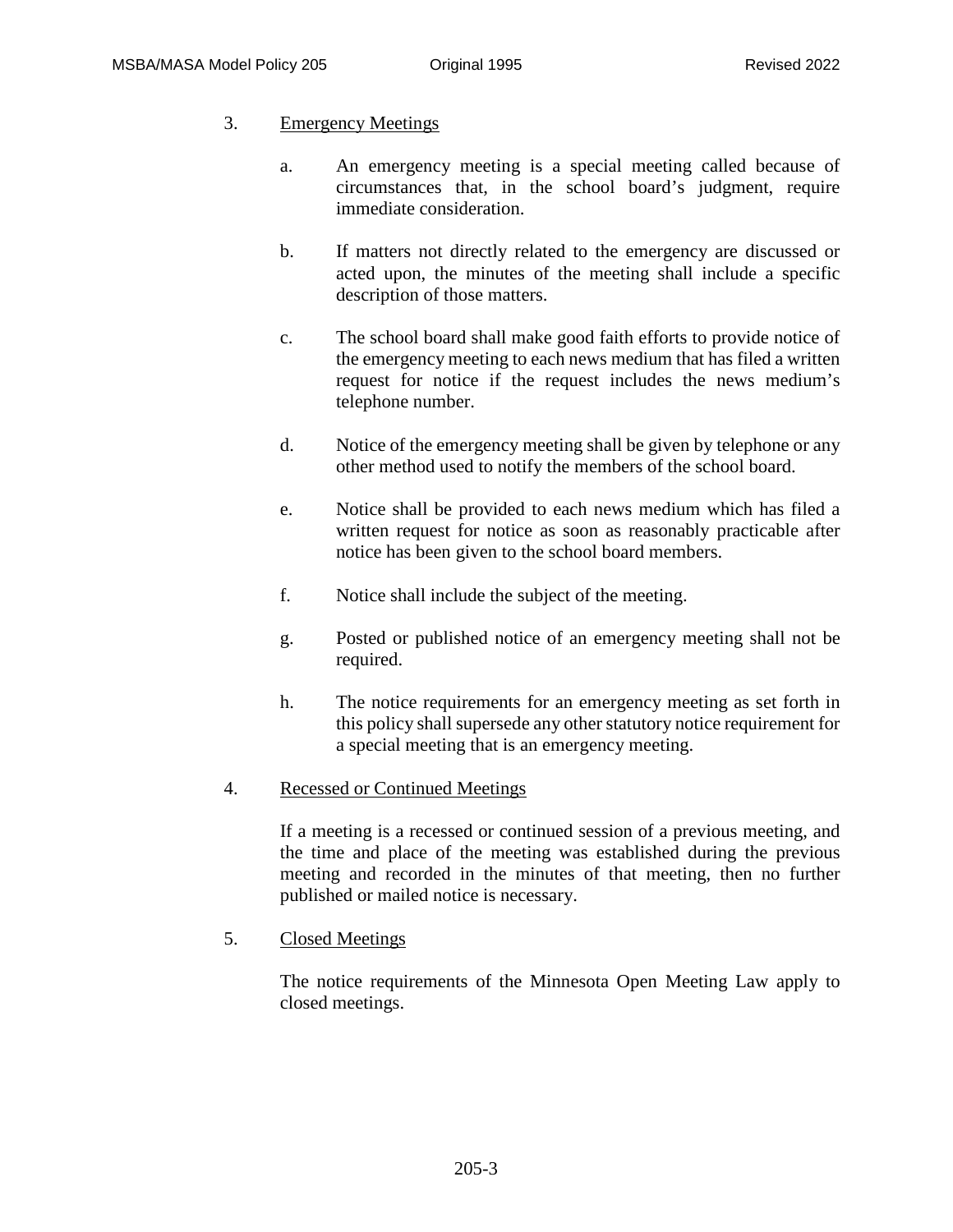### 6. Actual Notice

If a person receives actual notice of a meeting of the school board at least twenty-four (24) hours before the meeting, all notice requirements are satisfied with respect to that person, regardless of the method of receipt of notice.

### 7. Meetings during Pandemic or Chapter 12 Emergency

In the event of a health pandemic or an emergency declared under Minn. Stat. Ch. 12, a meeting may be conducted by telephone or interactive technology in compliance with Minn. Stat. § 13D.021.

## 8. Meetings by Interactive Technology

A meeting may be conducted by interactive technology, Zoom, Skype, or other similar electronic means in compliance with Minn. Stat. § 13D.02.

B. Votes

The votes of school board members shall be recorded in a journal or minutes kept for that purpose. The journal or any minutes used to record votes of a meeting must be open to the public during all normal business hours at the school district's administrative offices.

#### C. Written Materials

- 1. In any open meeting, a copy of any printed materials, including electronic communications, relating to the agenda items of the meeting prepared or distributed by or at the direction of the school board or its employees and distributed to or available to all school board members shall be available in the meeting room for inspection by the public while the school board considers their subject matter.
- 2. This provision does not apply to materials not classified by law as public, or to materials relating to the agenda items of a closed meeting.

#### D. Open Meetings and Data

- 1. Meetings may not be closed to discuss data that are not public data, except as provided under Minnesota law.
- 2. Data that are not public data may be discussed at an open meeting if the disclosure relates to a matter within the scope of the school board's authority and is reasonably necessary to conduct the business or agenda item before the school board.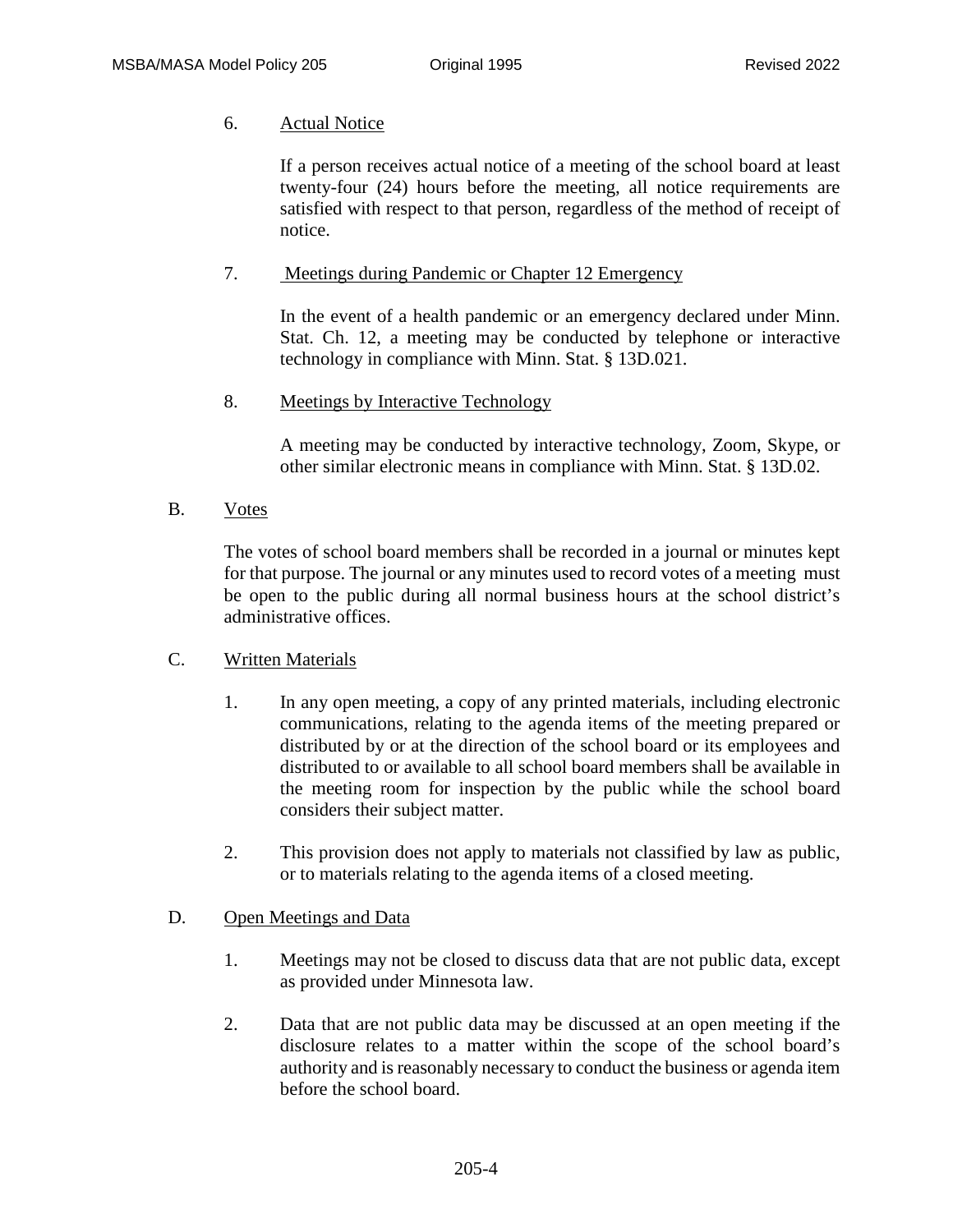- 3. Data discussed at an open meeting retain the data's original classification; however, a record of the meeting, regardless of form, shall be public.
- E. Closed Meetings
	- 1. Labor Negotiations Strategy
		- a. The school board may, by a majority vote in a public meeting, decide to hold a closed meeting to consider strategy for labor negotiations, including negotiation strategies or developments or discussion and review of labor negotiation proposals, conducted pursuant to Minnesota's Public Employment Labor Relations Act (PELRA)
		- b. The time and place of the closed meeting shall be announced at the public meeting. A written roll of school board members and all other persons present at the closed meeting shall be made available to the public after the closed meeting. The proceedings of a closed meeting to discuss negotiation strategies shall be tape recorded, and the tape recording shall be preserved for two years after the contract discussed at the meeting is signed. The recording shall be made available to the public after all labor contracts are signed by the school board for the current budget period.
	- 2. Sessions Closed by Bureau of Mediation Services

All negotiations, mediation meetings, and hearings between the school board and its employees or their respective representatives are public meetings. Mediation meetings may be closed only by the Commissioner of the Bureau of Mediation Services (BMS). The use of recording devices, stenographic records, or other recording methods is prohibited in mediation meetings closed by the BMS.

3. Preliminary Consideration of Allegations or Charges

The school board shall close one or more meetings for preliminary consideration of allegations or charges against an individual subject to its authority. If the school board members conclude that discipline of any nature may be warranted as a result of those specific charges or allegations, further meetings or hearings relating to those specific charges or allegations held after that conclusion is reached must be open. A meeting must also be open at the request of the individual who is the subject of the meeting. A closed meeting for this purpose must be electronically recorded at the expense of the school district, and the recording must be preserved for at least three years after the date of the meeting. The recording is not available to the public.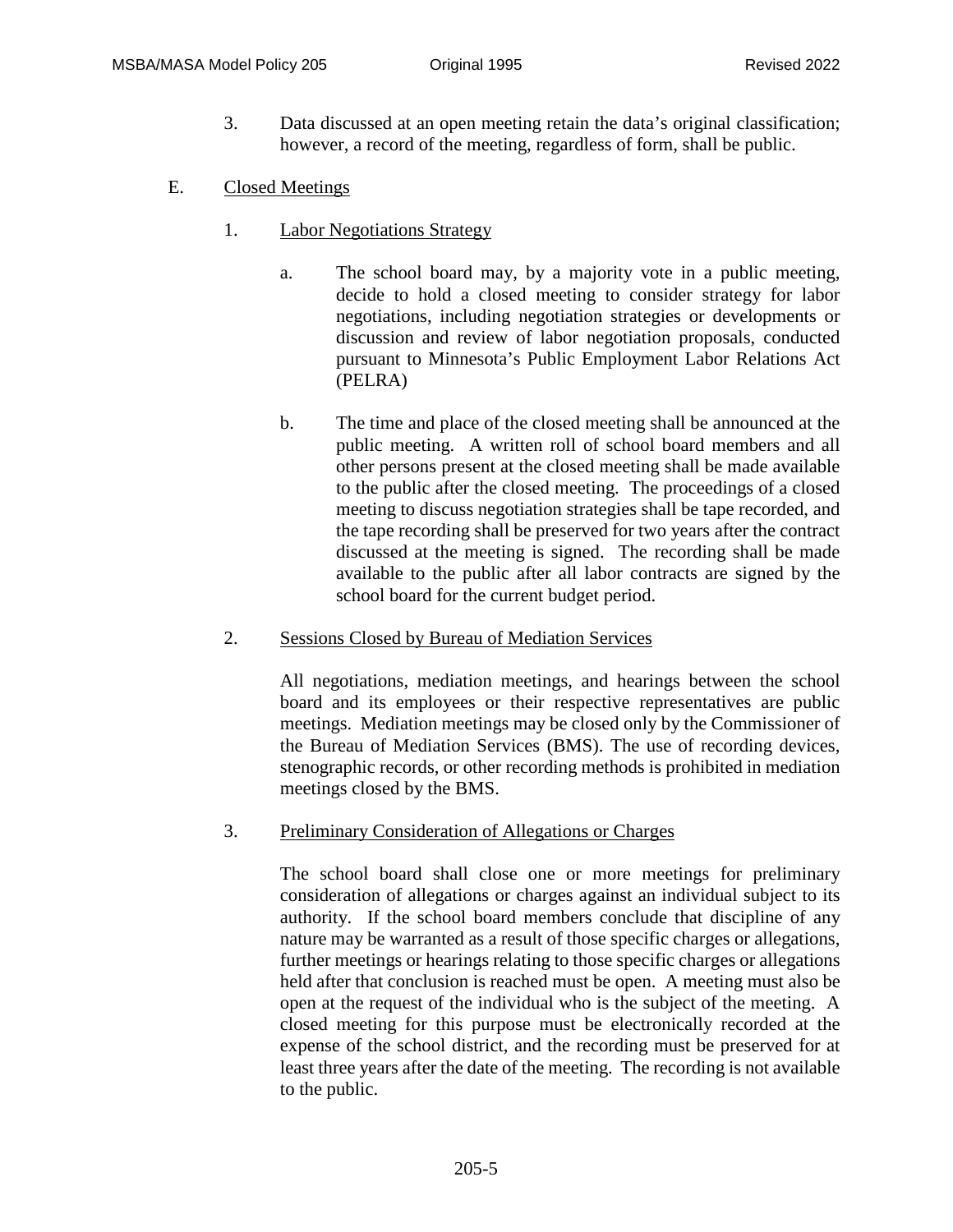#### 4. Performance Evaluations

The school board may close a meeting to evaluate the performance of an individual who is subject to its authority. The school board shall identify the individual to be evaluated prior to closing a meeting. At its next open meeting, the school board shall summarize its conclusions regarding the evaluation. A meeting must be open at the request of the individual who is the subject of the meeting. A closed meeting for this purpose must be electronically recorded at the expense of the school district, and the recording must be preserved for at least three years after the date of the meeting. The recording is not available to the public.

## 5. Attorney-Client Privilege Meeting

A meeting may be closed if permitted by the attorney-client privilege. Attorney-client privilege applies when litigation is imminent or threatened, or when the school board needs advice above the level of general legal advice, for example, regarding specific acts and their legal consequences. A meeting may be closed to seek legal advice concerning litigation strategy, but the mere threat that litigation might be a consequence of deciding a matter one way or another does not, by itself, justify closing the meeting. The motion to close the meeting must specifically describe the matter to be discussed at the closed meeting, subject to relevant privacy and confidentiality considerations under state and federal law. The law does not require that such a meeting be recorded.

#### 6. Dismissal Hearing

- a. A hearing on dismissal of a licensed teacher shall be public or private at the teacher's discretion. A hearing regarding placement of teachers on unrequested leave of absence shall be public.
- b. A hearing on dismissal of a student pursuant to the Pupil Fair Dismissal Act shall be closed unless the pupil, parent, or guardian requests an open hearing.
- c. To the extent a teacher or student dismissal hearing is held before the school board and is closed, the closed meeting must be electronically recorded at the expense of the school district, and the recording must be preserved for at least three years after the date of the meeting. The recording is not available to the public.

# 7. Coaches; Opportunity to Respond

a. If the school board has declined to renew the coaching contract of a licensed or nonlicensed head varsity coach, it must notify the coach within fourteen (14) days of that decision.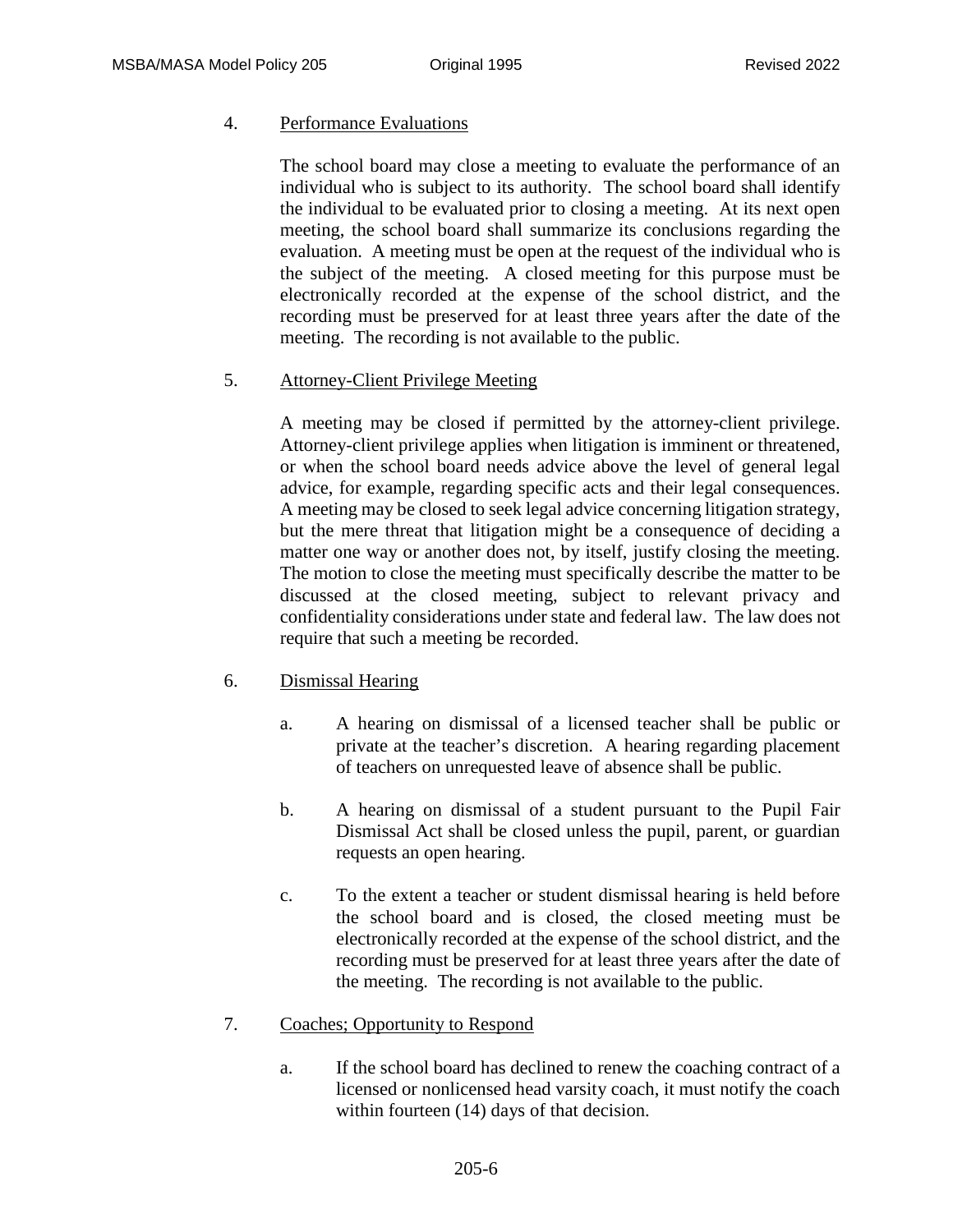- b. If the coach requests the reasons for the nonrenewal, the school board must give the coach its reasons in writing within ten (10) days of receiving the request. The existence of parent complaints must not be the sole reason for the school board not to renew a coaching contract.
- c. On the request of the coach, the school board must provide the coach with a reasonable opportunity to respond to the reasons at a school board meeting.
- d. The meeting may be open or closed at the election of the coach unless the meeting is closed as required by Minn. Stat. § 13D.05, Subd. 2, to discuss educational or certain other nonpublic data.
- e. A meeting closed for this purpose must be electronically recorded at the expense of the school district, and the recording must be preserved for at least three years after the date of the meeting. The recording is not available to the public.

#### 8. Meetings to Discuss Certain Not Public Data

a. Any portion of a meeting must be closed if the following types of data are discussed:

(1) data that would identify alleged victims or reporters of criminal sexual conduct, domestic abuse, or maltreatment of minors or vulnerable adults;

(2) active investigative data collected or created by a law enforcement agency;

(3) educational data, health data, medical data, welfare data, or mental health data that are not public data; or

(4) an individual's personal medical records.

b. A closed meeting must be electronically recorded at the expense of the school district, and the recording must be preserved for at least three years after the date of the meeting. The recording is not available to the public.

#### 9. Purchase and Sale of Property

- a. The school board may close a meeting:
	- (1) to determine the asking price for real or personal property to be sold by the school district;
	- (2) to review confidential or nonpublic appraisal data; and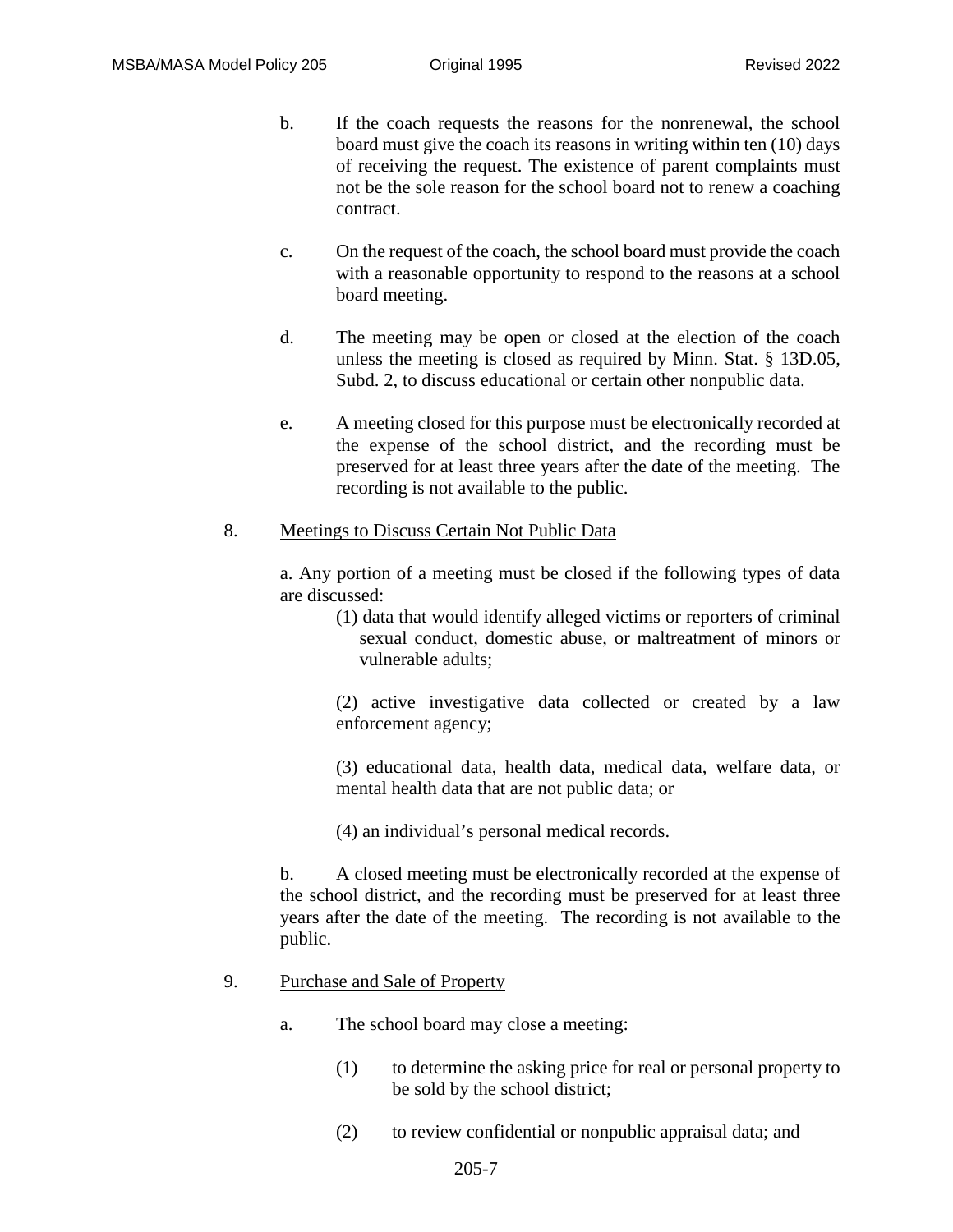- (3) to develop or consider offers or counteroffers for the purchase or sale of real or personal property.
- b. Before closing the meeting, the school board must identify on the record the particular real or personal property that is the subject of the closed meeting.
- c. The closed meeting must be tape recorded at the expense of the school district. The tape must be preserved for eight years after the date of the meeting and be made available to the public after all real or personal property discussed at the meeting has been purchased or sold or the school board has abandoned the purchase or sale. The real or personal property that is the subject of the closed meeting must be specifically identified on the tape. A list of school board members and all other persons present at the closed meeting must be made available to the public after the closed meeting.
- d. An agreement reached that is based on an offer considered at a closed meeting is contingent on its approval by the school board at an open meeting. The actual purchase or sale must be approved at an open meeting and the purchase price or sale price is public data.

# 10. Security Matters

- a. The school board may close a meeting to receive security briefings and reports, to discuss issues related to security systems, to discuss emergency response procedures, and to discuss security deficiencies in or recommendations regarding public services, infrastructure, and facilities, if disclosure of the information discussed would pose a danger to public safety or compromise security procedures or responses.
- b. Financial issues related to security matters must be discussed and all related financial decisions must be made at an open meeting.
- c. Before closing a meeting, the school board must refer to the facilities, systems, procedures, services, or infrastructures to be considered during the closed meeting.
- d. The closed meeting must be tape recorded at the expense of the school district and the recording must be preserved for at least four years.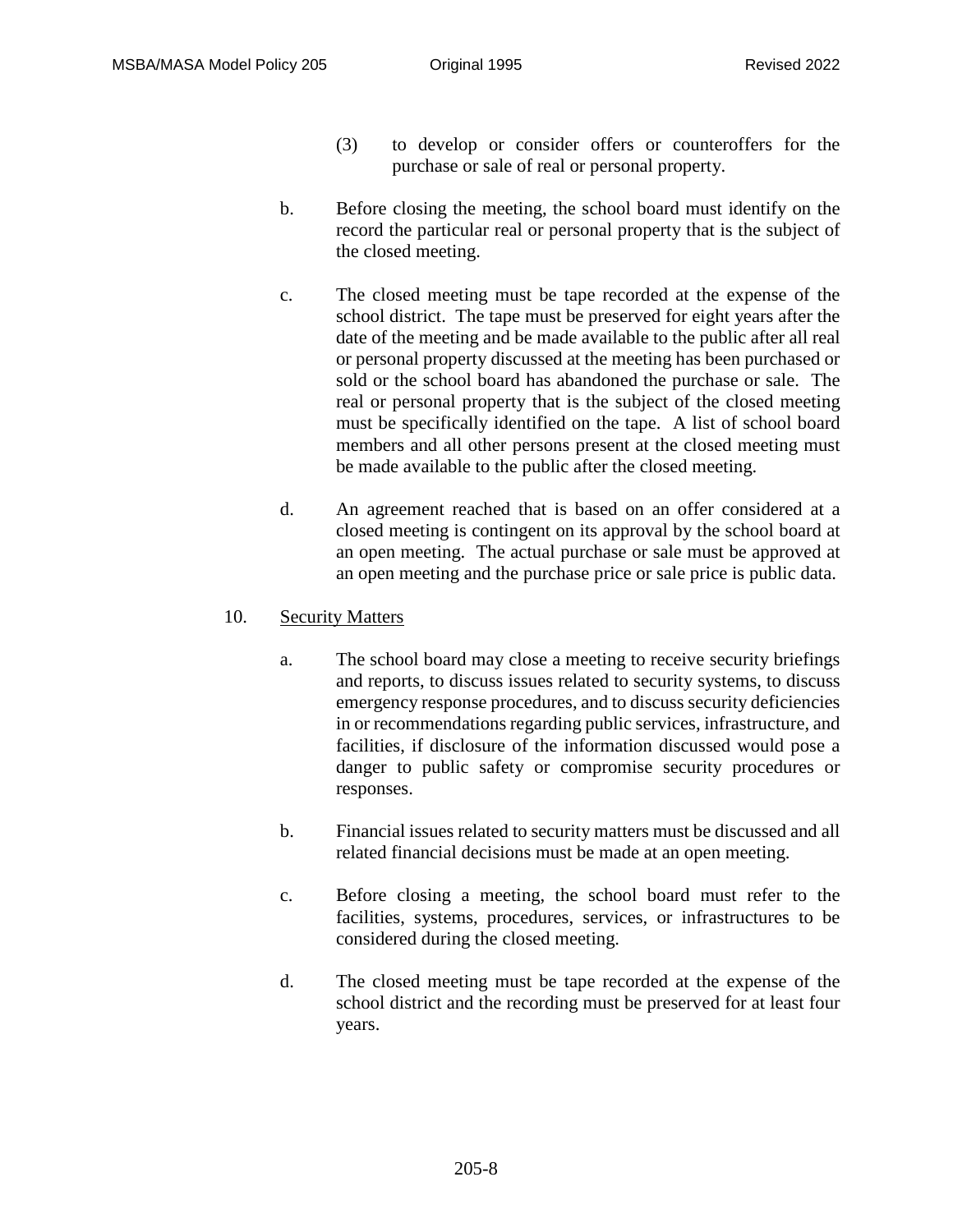### 11. Other Meetings

Other meetings shall be closed as provided by law, except as provided above. A closed meeting must be electronically recorded at the expense of the school district, and the recording must be preserved for at least three years after the date of the meeting. The recording is not available to the public.

#### F. Procedures for Closing a Meeting

The school board shall provide notice of a closed meeting just as for an open meeting. A school board meeting may be closed only after a majority vote at a public meeting. Before closing a meeting, the school board shall state on the record the specific authority permitting the meeting to be closed and shall describe the subject to be discussed.

*Legal References:* Minn. Stat. Ch. 13 (Minnesota Government Data Practices Act) Minn. Stat. Ch. 13D (Open Meeting Law) Minn. Stat. § 121A.47, Subd. 5 (Exclusion and Expulsion Procedures)) Minn. Stat. § 122A.33, Subd. 3 (Coaches; Opportunity to Respond) Minn. Stat. § 122A.40, Subd. 14 (Teacher Discharge Hearing) Minn. Stat. § 179A.14, Subd. 3 (Labor Negotiations) Minn. Rules Part 5510.2810 (Bureau of Mediation Services) *Brown v. Cannon Falls Township*, 723 N.W.2d 31 (Minn. App. 2006) *Brainerd Daily Dispatch v. Dehen*, 693 N.W.2d 435 (Minn. App. 2005) *The Free Press v. County of Blue Earth*, 677 N.W.2d 471 (Minn. App. 2004) *Prior Lake American v. Mader*, 642 N.W.2d 729 (Minn. 2002) *Star Tribune v. Board of Education, Special School District No. 1*, 507 N.W.2d 869 (Minn. App. 1993) *Minnesota Daily v. University of Minnesota*, 432 N.W.2d 189 (Minn. App. 1988) *Moberg v. Independent School District No. 281*, 336 N.W.2d 510 (Minn. 1983) *Sovereign v. Dunn*, 498 N.W.2d 62 (Minn. App. 1993), *rev. denied*. (Minn. 1993) Dept. of Admin. Advisory Op. No. 21-003 (April 19, 2021) Dept. of Admin. Advisory Op. No. 21-002 (January 13, 2021) Dept. of Admin. Advisory Op. No. 19-012 (October 24, 2019) Dept. of Admin. Advisory Op. No. 19-008 (May 22, 2019) Dept. of Admin. Advisory Op. No. 19-006 (April 9, 2019) Dept. of Admin. Advisory Op. No. 18-019 (December 28, 2018) Dept. of Admin. Advisory Op. No. 17-005 (June 22, 2017) Dept. of Admin. Advisory Op. No. 13-009 (March 19, 2013) Dept. of Admin. Advisory Op. No. 12-004 (March 8, 2012) Dept. of Admin. Advisory Op. No. 11-004 (April 18, 2011) Dept. of Admin. Advisory Op. No. 10-020 (September 23, 2010) Dept. of Admin. Advisory Op. No. 09-020 (September 8, 2009)